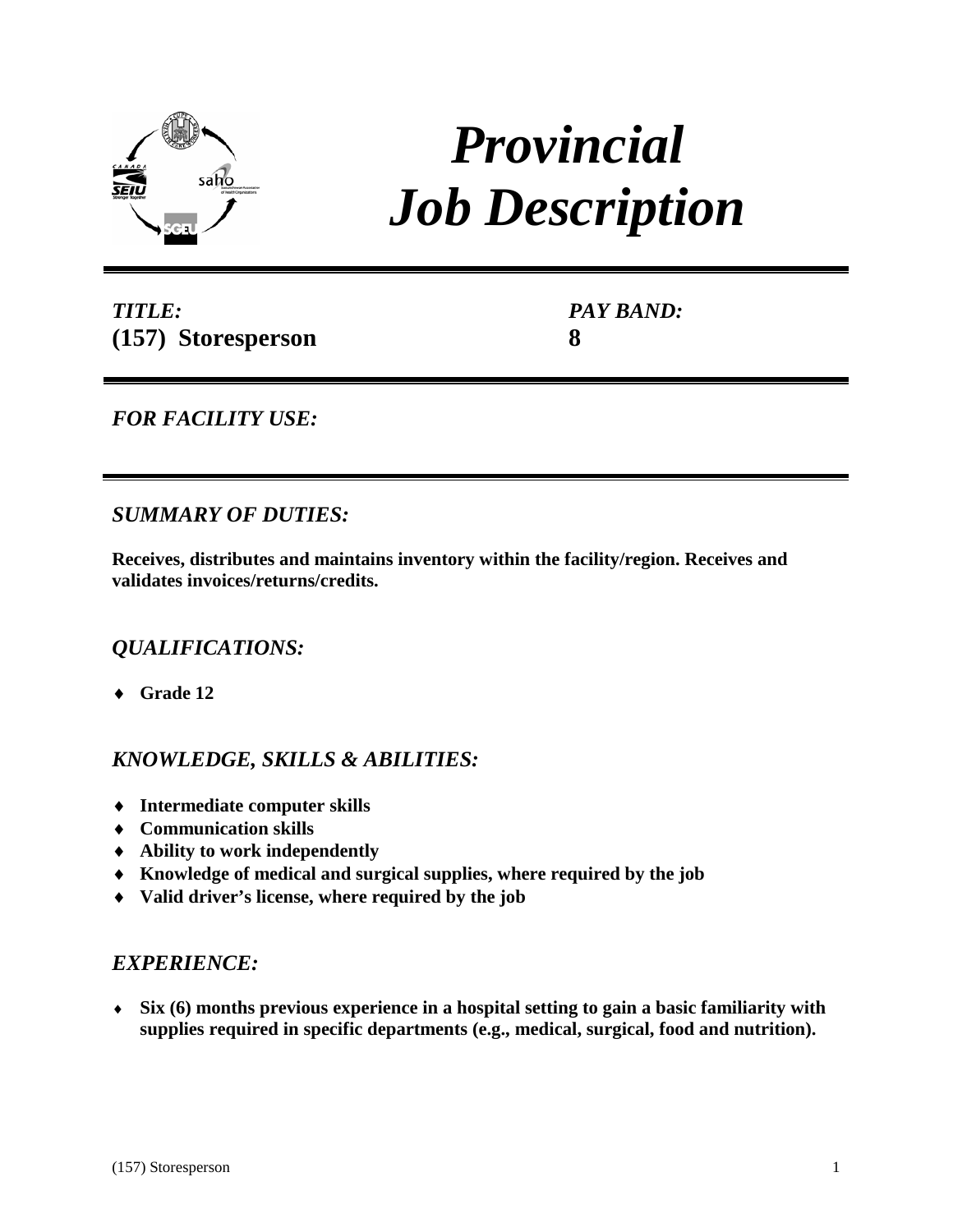# *KEY ACTIVITIES:*

### **A. Receiving Supplies and Equipment**

- ♦ **Assists with unloading delivered supplies.**
- ♦ **Operates pallet jack and other related equipment.**
- ♦ **Checks shipments against packing slips and signs for receipts.**
- ♦ **Reconciles invoices, tracks orders and credits.**
- ♦ **Inspects deliveries for damage, expiration dates, accuracy and time sensitive storage or delivery.**

#### **B. Filling Orders / Requisitions / Shipping**

- ♦ **Fills orders and delivers supplies and equipment (e.g., medical, surgical, office, food services, housekeeping, linen).**
- ♦ **Fills requisitions for supplies from the general public (e.g., dialysis, oxygen, SAIL equipment).**
- ♦ **Packages, weighs, labels and sends mail/courier and other items.**
- ♦ **Redirects or ships to other facilities or agencies.**

#### **C. Related Key Work Activities**

- ♦ **Performs general clerical duties (e.g., answers telephone, files, faxes, photocopies).**
- ♦ **Receives, sorts and distributes mail/courier items.**
- ♦ **Performs inventory counts and maintains computerized inventory systems.**
- ♦ **Prepares reports from the inventory system.**
- ♦ **Monitors and maintains stock to predetermined levels.**
- ♦ **Rotates stock and stocks shelves.**
- ♦ **Initiates invoices/credits for supplies (e.g., departments/facilities, clients/patients/residents).**
- ♦ **Maintains billing files.**
- ♦ **Obtains new and updated Material Safety Data Sheets for regulated products.**
- ♦ **Maintains order and cleanliness in storeroom (e.g., cleaning storage areas, refrigerators).**
- ♦ **Sources new products in consultation with end users and/or manager.**
- ♦ **May show others how to perform tasks or duties by familiarizing new employees with the work area and processes.**
- ♦ **Maintains an inventory of fixed assets (e.g., office equipment, medical equipment), where required by the job.**
- ♦ **Prepares purchase orders for vendors, where required by the job.**